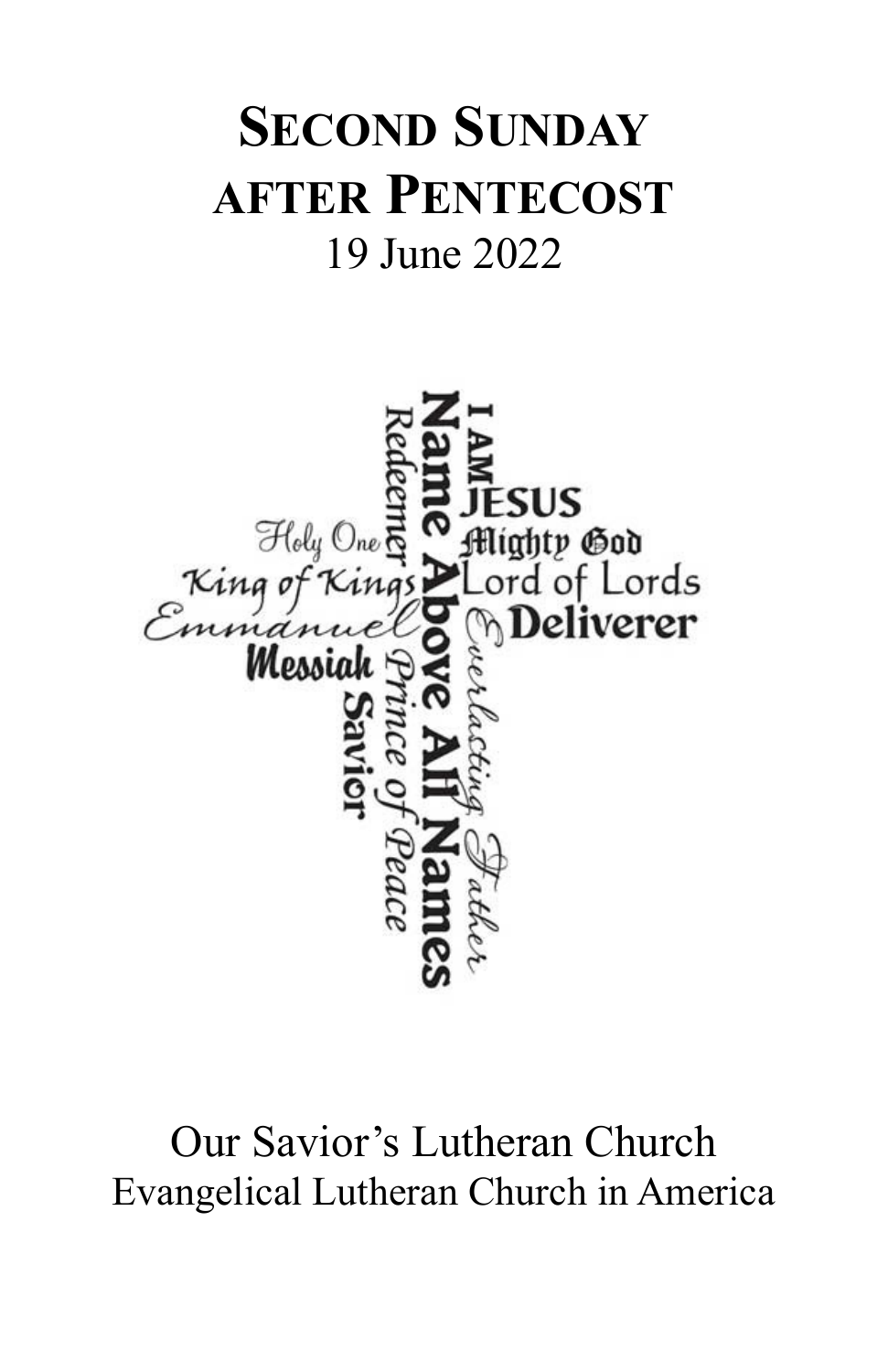# **Service of Holy Communion**

# *With One Voice, Setting 5 Bread of Life*

## **Prelude / Ringing of the Bell Welcome and Announcements**

## **Confession and Forgiveness**

P: In the name of the Father, and of the Son, and of the Holy Spirit. **C: Amen.** 

P: Almighty God, to whom all hearts are open, all desires known, and from whom no secrets are hid: Cleanse the thoughts of our hearts by the inspiration of your Holy Spirit, the we may perfectly love you and worthily magnify your holy name, through Jesus Christ our Lord.

## **C: Amen.**

P: If we say we have no sin, we deceive ourselves and the truth is not in us. But if we confess our sins, God who is faithful and just will forgive our sins and cleanse us from all unrighteousness. *There is a time of silence for reflection.*

P: Most merciful God,

**C: we confess that we are in bondage to sin and cannot free ourselves. We have sinned against you in thought, word, and deed, by what we have done and by what we have left undone. We have not loved you with our whole heart; we have not loved our neighbors as ourselves. For the sake of your Son, Jesus Christ, have mercy on us. Forgive us, renew us, and lead us, so that we may delight in your will and walk in your ways, to the glory of your holy name. Amen.**

P: In the mercy of almighty God, Jesus Christ was given to die for us, and for his sake God forgives us all our sins. As a called and ordained minister of the Church of Christ, and by his authority, I therefore declare to you the entire forgiveness of all your sins, In the name of the Father, and of the Son, and of the Holy Spirit. **C: Amen.**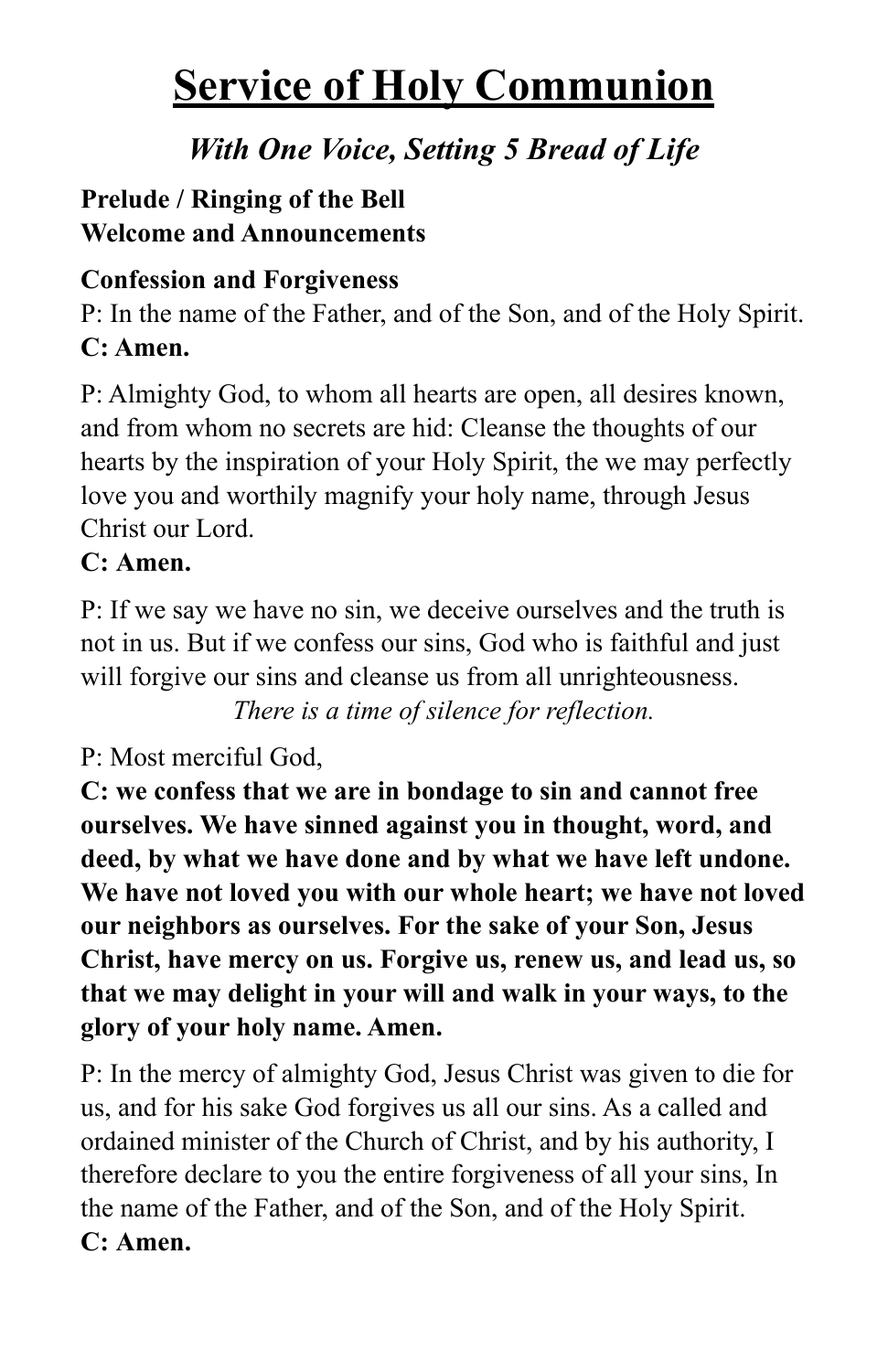# **Hymn # 699 "Blessed Assurance"**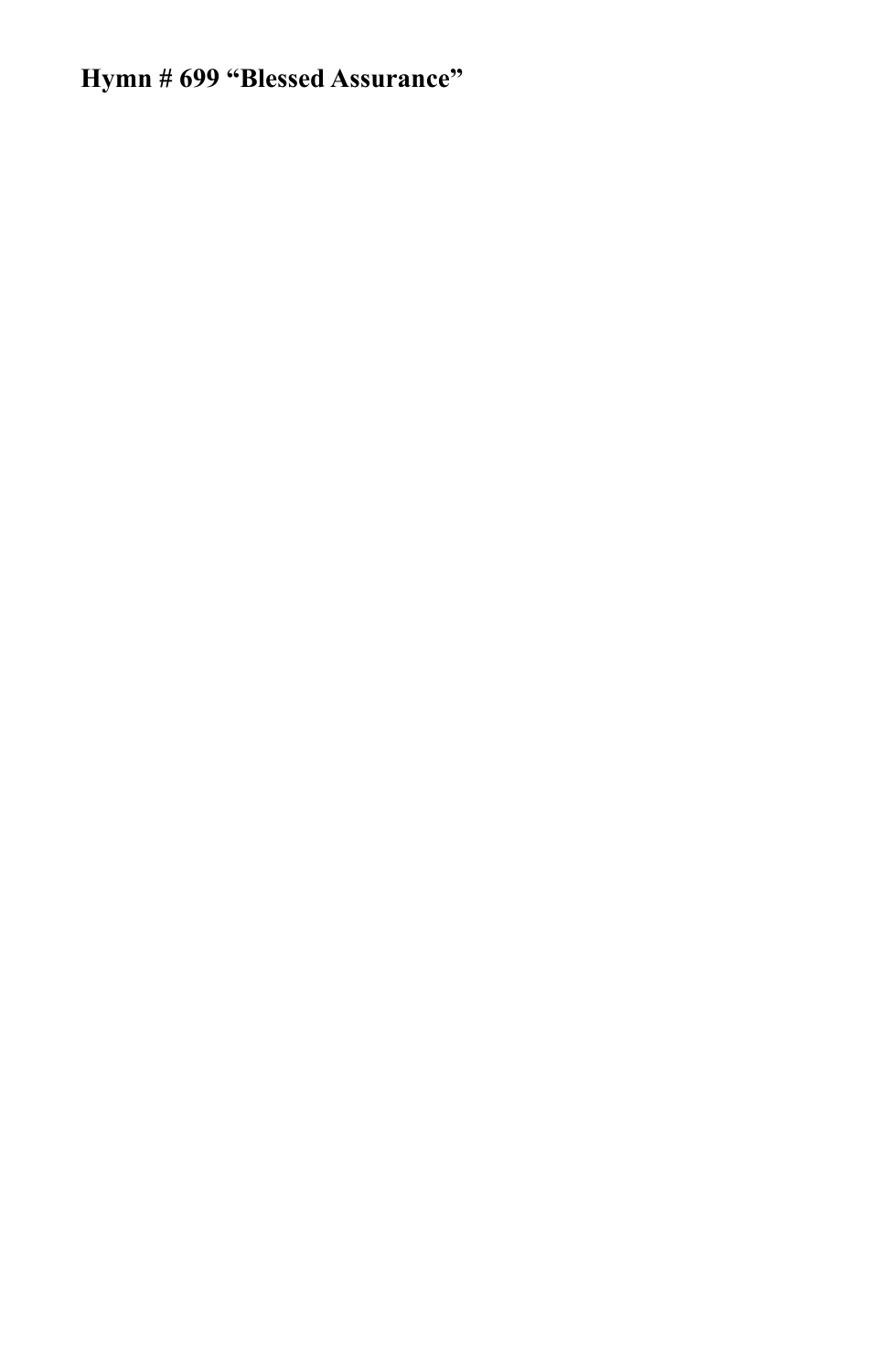## **Greeting**

P: The grace of our Lord Jesus Christ, the love of God, and the communion of the Holy Spirit be with you all.

## **C: And also with you.**

# **Kyrie**

- P: In peace, let us pray to the Lord.
- **C: Lord, have mercy.**
- P: For the peace from above, and for our salvation, let us pray to the Lord.
- **C: Lord, have mercy.**
- P: For the peace of the whole world, for the well-being of the church of God, and for the unity of all, let us pray to the Lord.

## **C: Lord, have mercy.**

- P: For this holy house, and for all who offer here their worship and praise, let us pray to the Lord.
- **C: Lord, have mercy.**
- P: Help, save, comfort, and defend us, gracious Lord.

## **C: Amen.**

## **Hymn of Praise** (page 29)

! **Glory to God, glory to God, glory to God in the highest; glory to God, glory to God, and peace to God's people on earth.**

**Lord God, heavenly king, almighty God and Father, we worship you, we give you thanks, we praise you for your glory.**

> **Glory to God, glory to God, glory to God in the highest; glory to God, glory to God, and peace to God's people on earth.**

**Lord Jesus Christ, only Son of the Father, Lord God, Lamb of God you take away the sin of the world: have mercy on us; you are seated at the right hand of the Father:**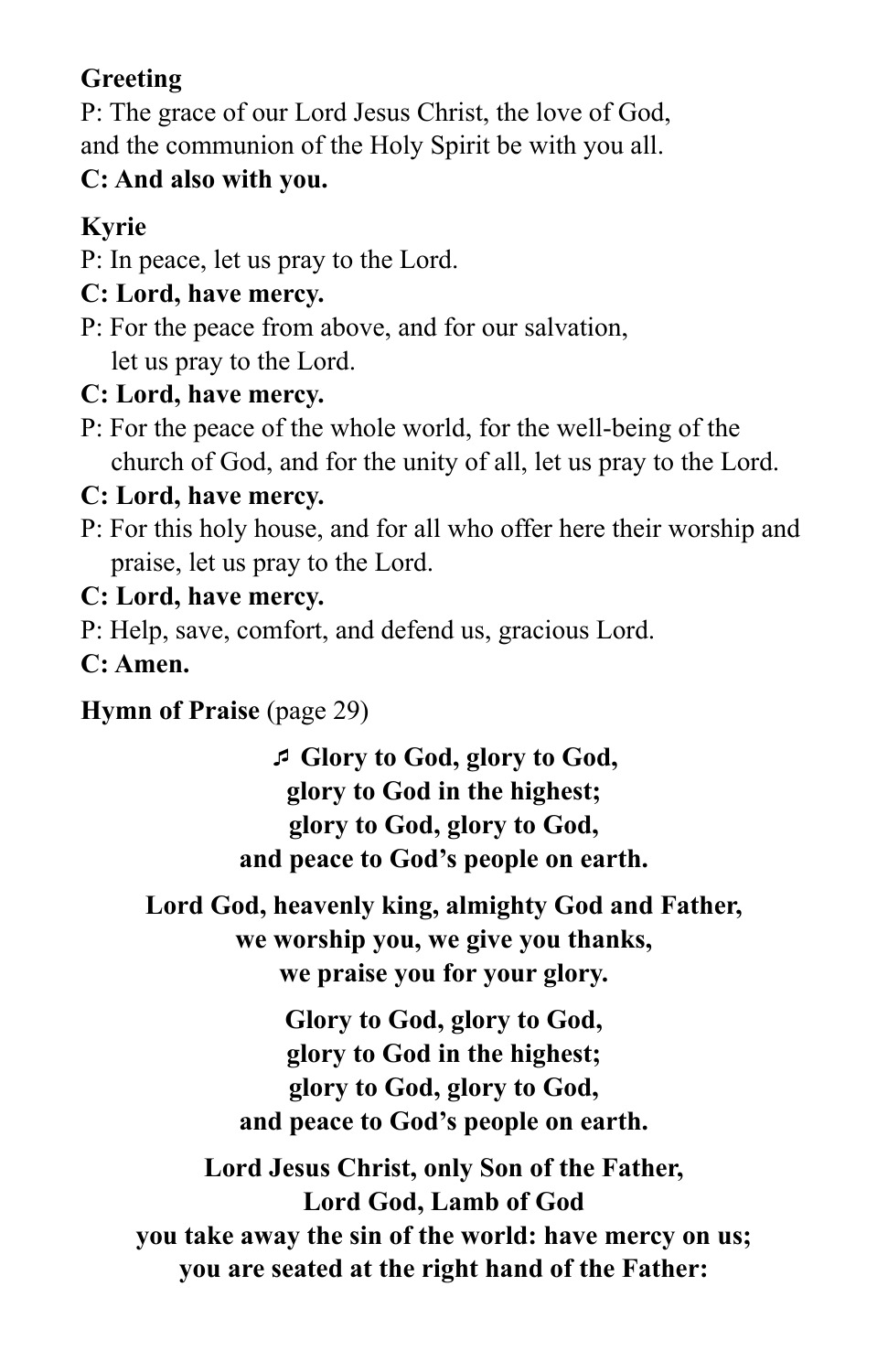### **receive our prayer.**

*Continued next page*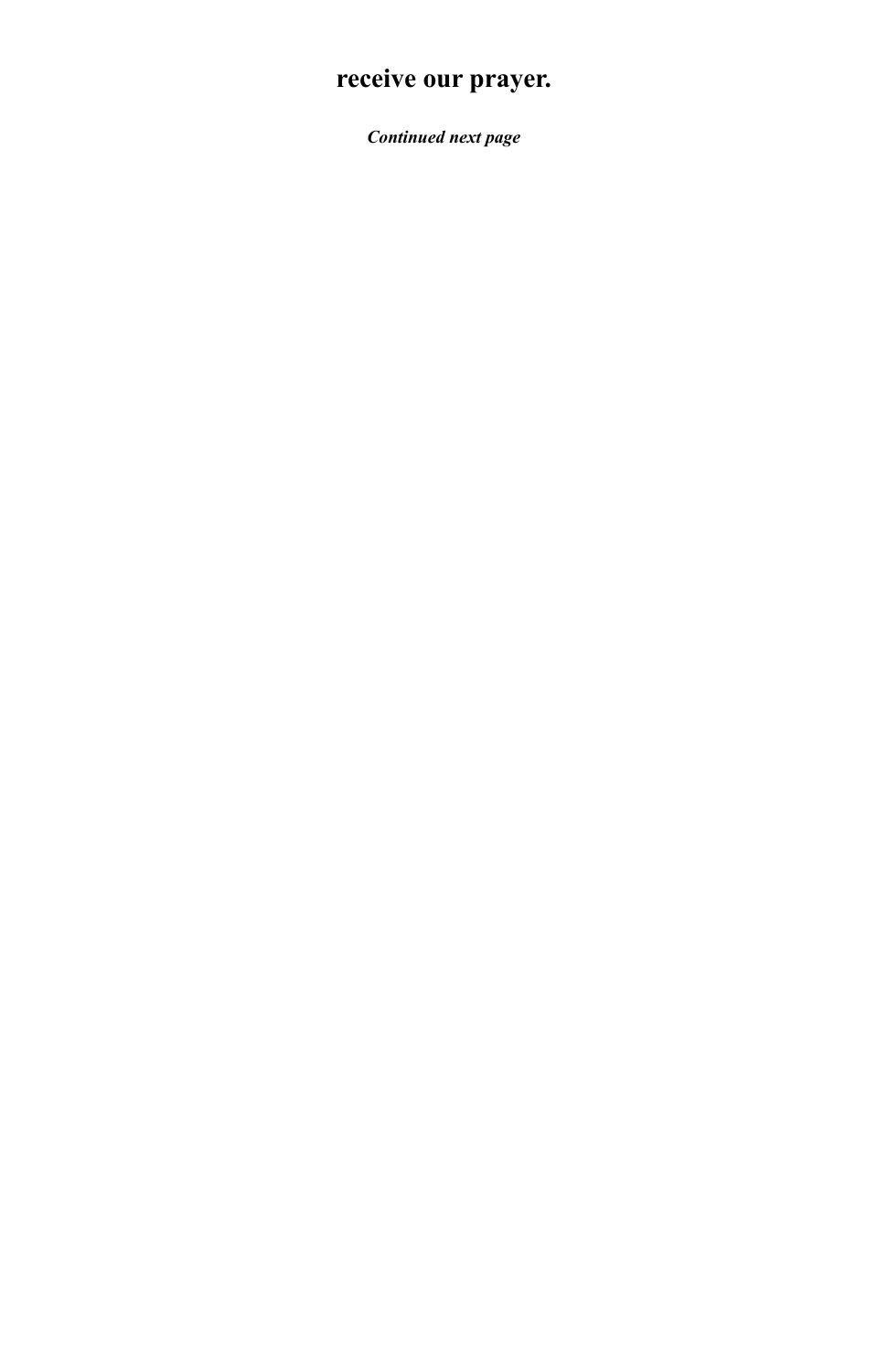**Glory to God, glory to God, glory to God in the highest; glory to God, glory to God, and peace to God's people on earth.**

**For you alone are the Holy One, you alone are the Lord, you alone are the Most High, Jesus Christ, with the Holy Spirit, in the glory of God the Father. Amen.**

> **Glory to God, glory to God, glory to God in the highest; glory to God, glory to God, and peace to God's people on earth, and peace to God's people on earth.**

#### **Prayer of the Day**

P: The Lord be with you. **C: And also with you.**

P: Let us pray. *(The Prayer of the Day is said, concluding:)* **C: Amen**

#### **Readings**

L: The word of the Lord. **C: Thanks be to God.**

#### **Gospel Acclamation**

! **Alleluia. Lord, to whom shall we go? Alleluia. You have the words of eternal life. Alleluia. Alleluia.**

#### **Gospel**

P: The Holy Gospel according to Luke.

#### **C: Glory to you, O Lord.**

P: The Gospel of the Lord.

**C: Praise to you, O Christ.**

### **Children's Sermon**

#### **Sermon**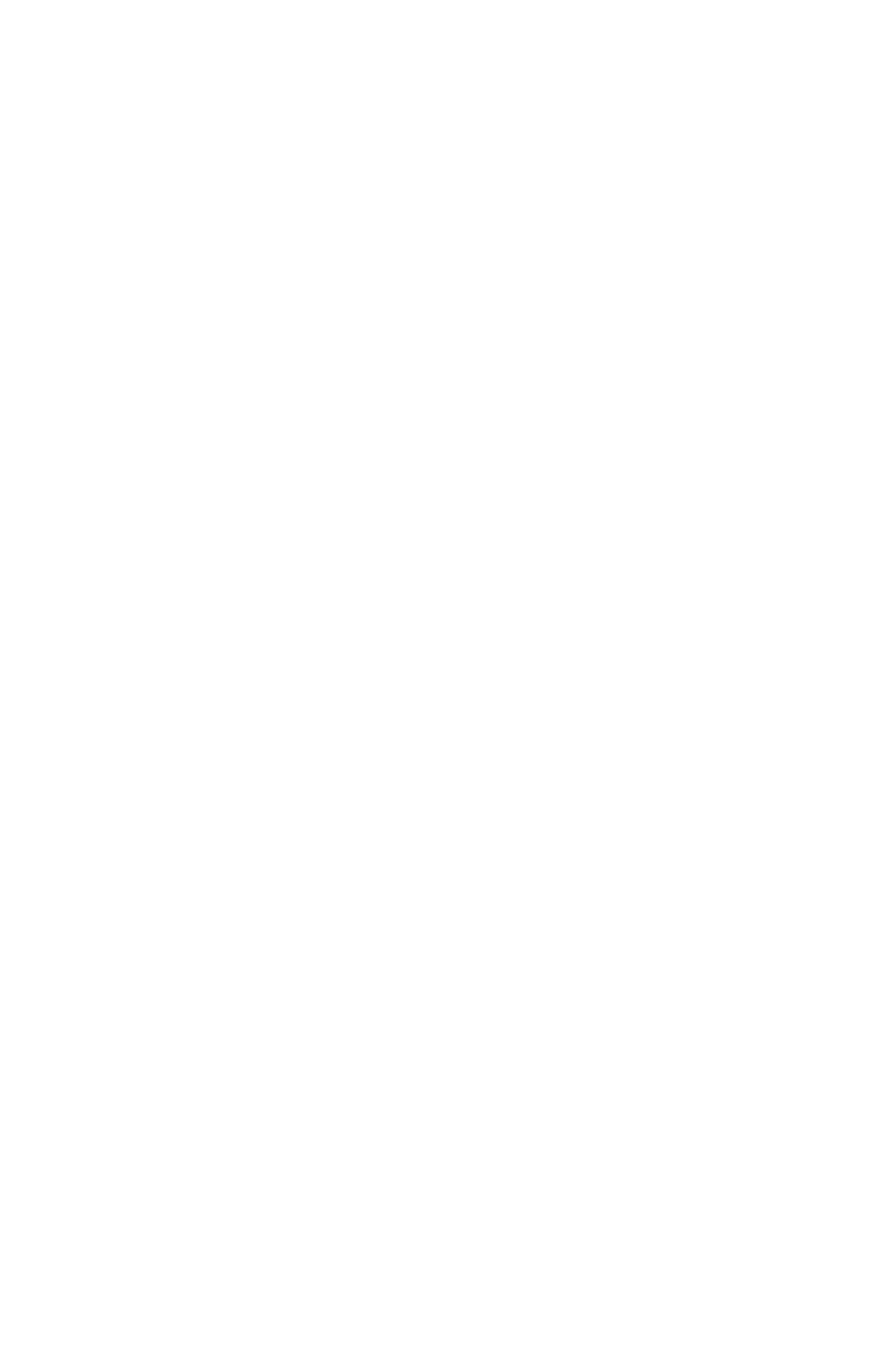**Hymn # 778 "O Christ the Same"**

**Confession of Faith: Apostles' Creed**

**I believe in God, the Father Almighty, creator of heaven and earth.**

**I believe in Jesus Christ, his only Son, our Lord, He was conceived by the power of the Holy Spirit and born of the virgin Mary. He suffered under Pontius Pilate, was crucified, died, and was buried. He descended into hell. On the third day he rose again. He ascended into heaven, and is seated at the right hand of the Father. He will come again to judge the living and the dead.**

**I believe in the Holy Spirit, the holy catholic church, the communion of saints, the forgiveness of sins, the resurrection of the body, and the life everlasting. Amen.**

#### **Prayers of Intercession**

P: Let us pray for the whole people of God in Christ Jesus, and for all people according to their needs

(*Each petition ends:* P: God, in your mercy, **C: hear our prayer.**)

P: Into your hands, O Lord, we commend all for whom we pray, trusting in your mercy; through your Son, Jesus Christ our Lord.. **C: Amen.**

#### **Peace**

P: The peace of the Lord be with you always.

**C: And also with you.**

## **Offering**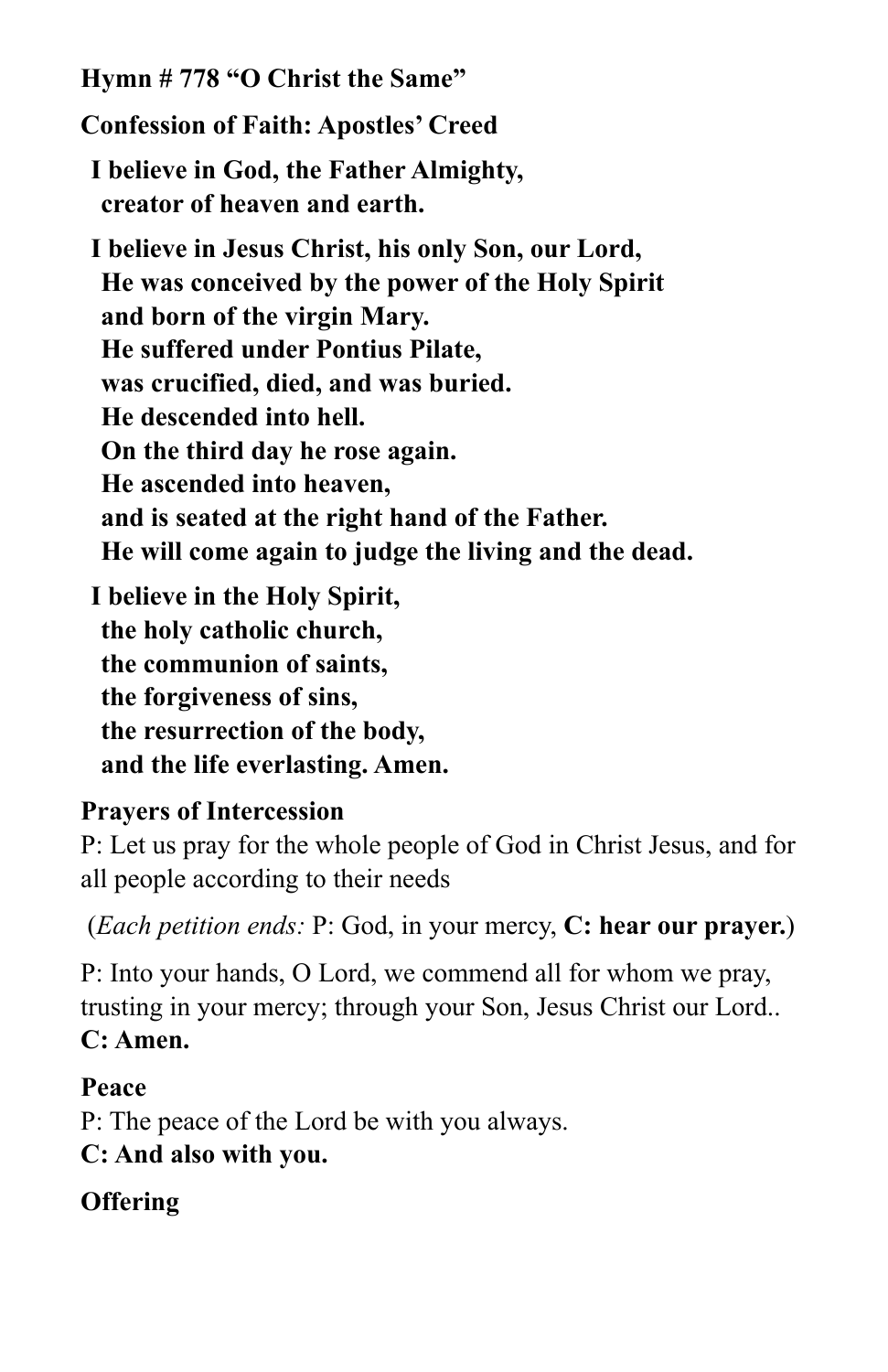#### **Presentation of the Gifts**

! **Let the vineyards be fruitful, Lord, and fill to the brim our cup of blessing. Gather a harvest from the seeds that were sown, that we may be fed with the bread of life. Gather the hopes and dreams of all; unite them with the prayers we offer now. Grace our table with your presence, Lord, and give us a foretaste of the feast to come.**

#### **Offertory Prayer**

P: Let us pray.

P: Merciful God,

**C: we offer with joy and thanksgiving what you have first given us – our selves, our time, and our possessions, signs of your gracious love. Receive them for the sake of him who offered himself for us, Jesus Christ our Lord. Amen**

#### **Great Thanksgiving**

P: The Lord be with you.

#### **C: And also with you.**

P: Lift up your hearts.

**C: We lift them to the Lord.**

P: Let us give thanks to the Lord our God.

#### **C: It is right to give our thanks and praise.**

P: It is indeed right….and join their unending hymn:

! **Holy, holy, holy Lord, God of power and might, heaven and earth are full of your glory. Hosanna in the highest. Blessed is he who comes in the name of the Lord. Hosanna in the highest, hosanna in the highest.**

#### **Words of Institution**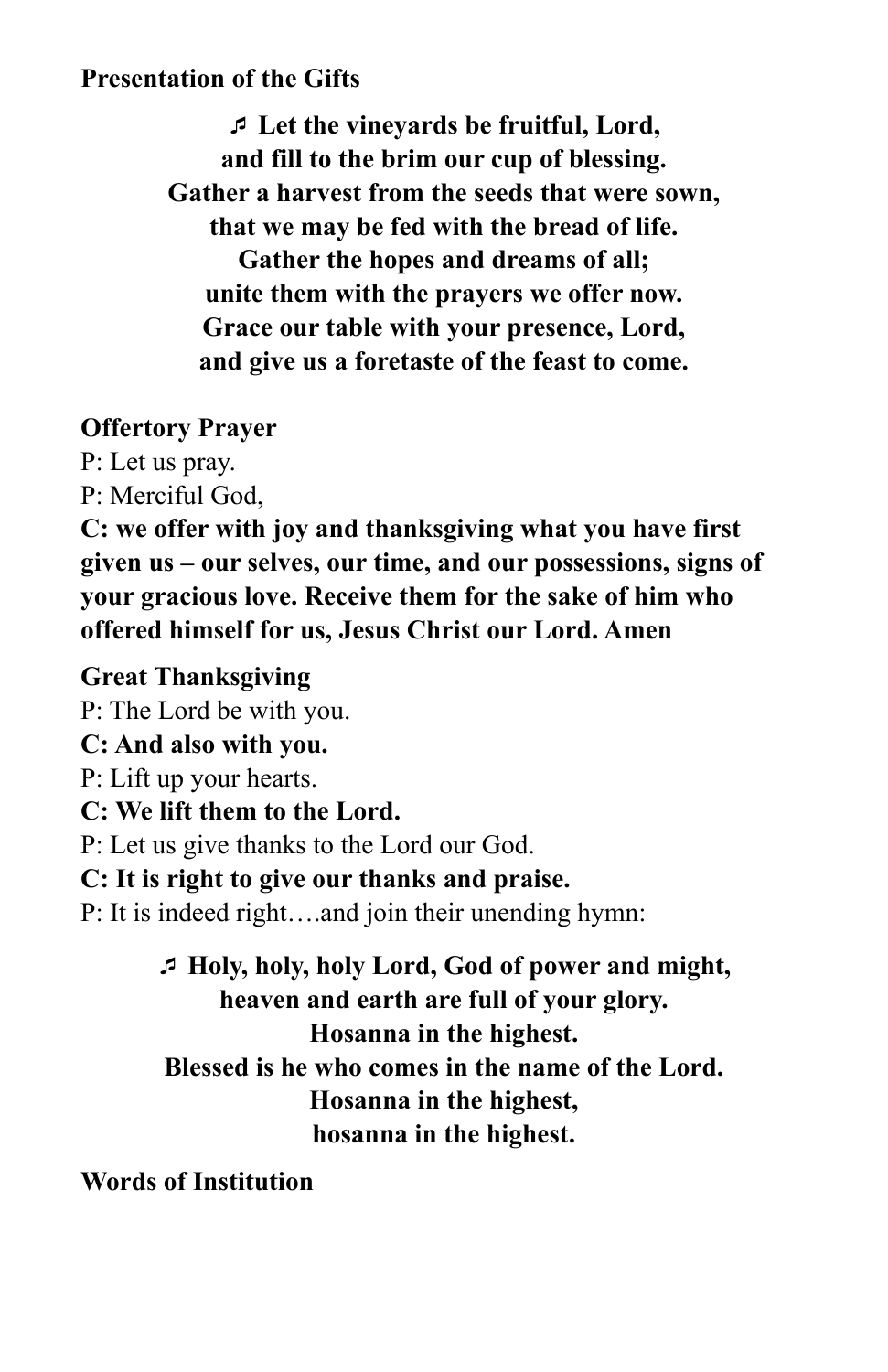**Lord's Prayer Our Father, who art in heaven, hallowed be thy name, thy kingdom come, thy will be done, on earth as it is in heaven. Give us this day our daily bread; and forgive us our trespasses, as we forgive those who trespass against us; and lead us not into temptation, but deliver us from evil. For thine is the kingdom, and the power, and the glory, forever and ever. Amen.**

# *Holy Communion is celebrated today.*

*All who are baptized into Christ Jesus are invited to receive Holy Communion Gluten-free wafers and white grape juice are available.*

! **Lamb of God, you take away the sin of the world; have mercy on us. Lamb of God, you take away the sin of the world; have mercy on us. Lamb of God, you take away the sin of the world; grant us peace.**

**Hymn # 701 "What Feast of Love"**

#### **Post Communion Blessing\**

P: The body and blood of our Lord Jesus Christ strengthen you and keep you in his grace.

**C: Amen**

#### **Post-Communion Canticle**

! **Thankful hearts and voices raise; tell ev'ry-one what God has done. Let all who seek the Lord rejoice and bear Christ's holy name. Send us with your promises, O God, and lead us forth in joy**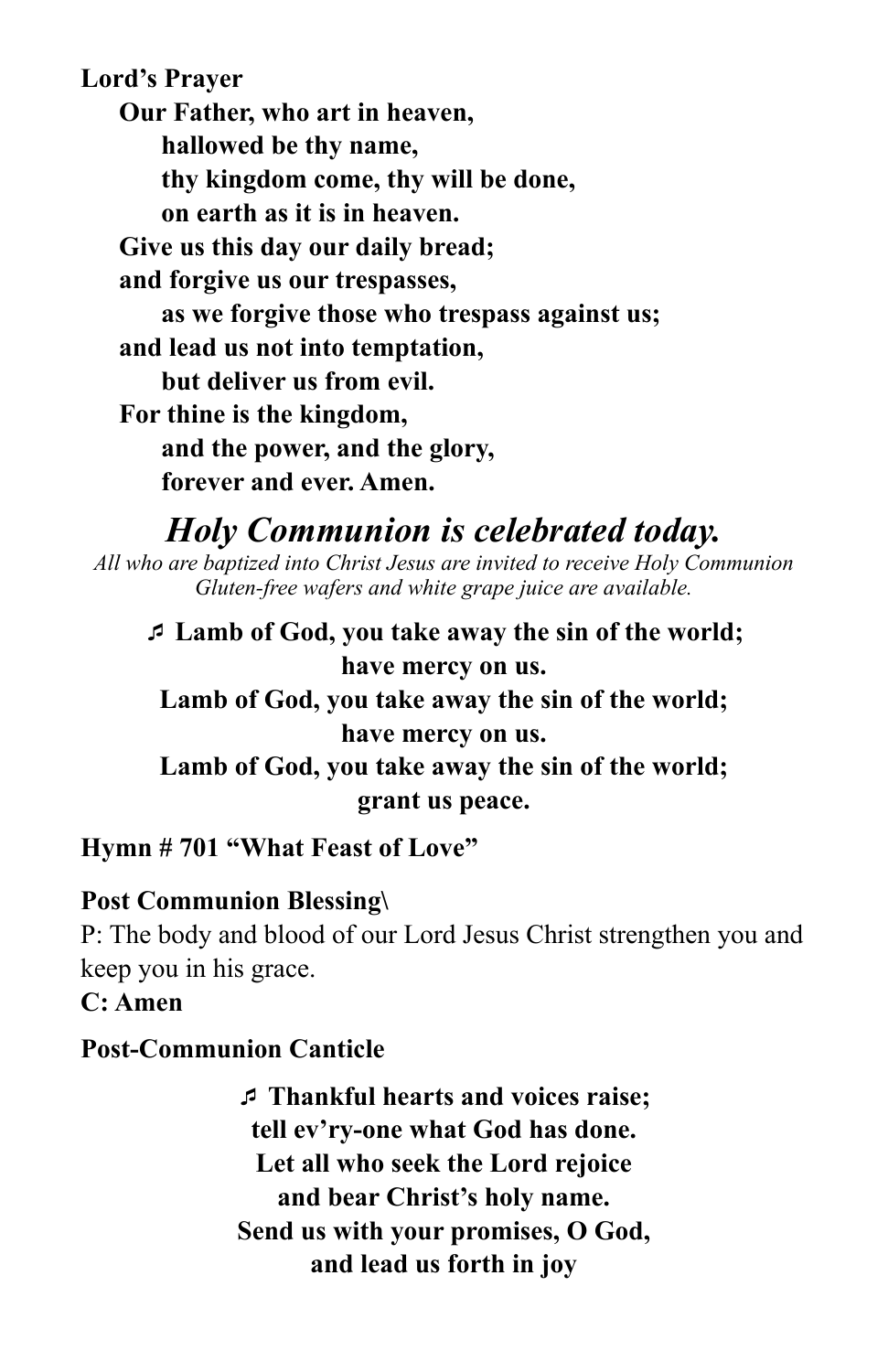**with shouts of thanksgiving. Alleluia.**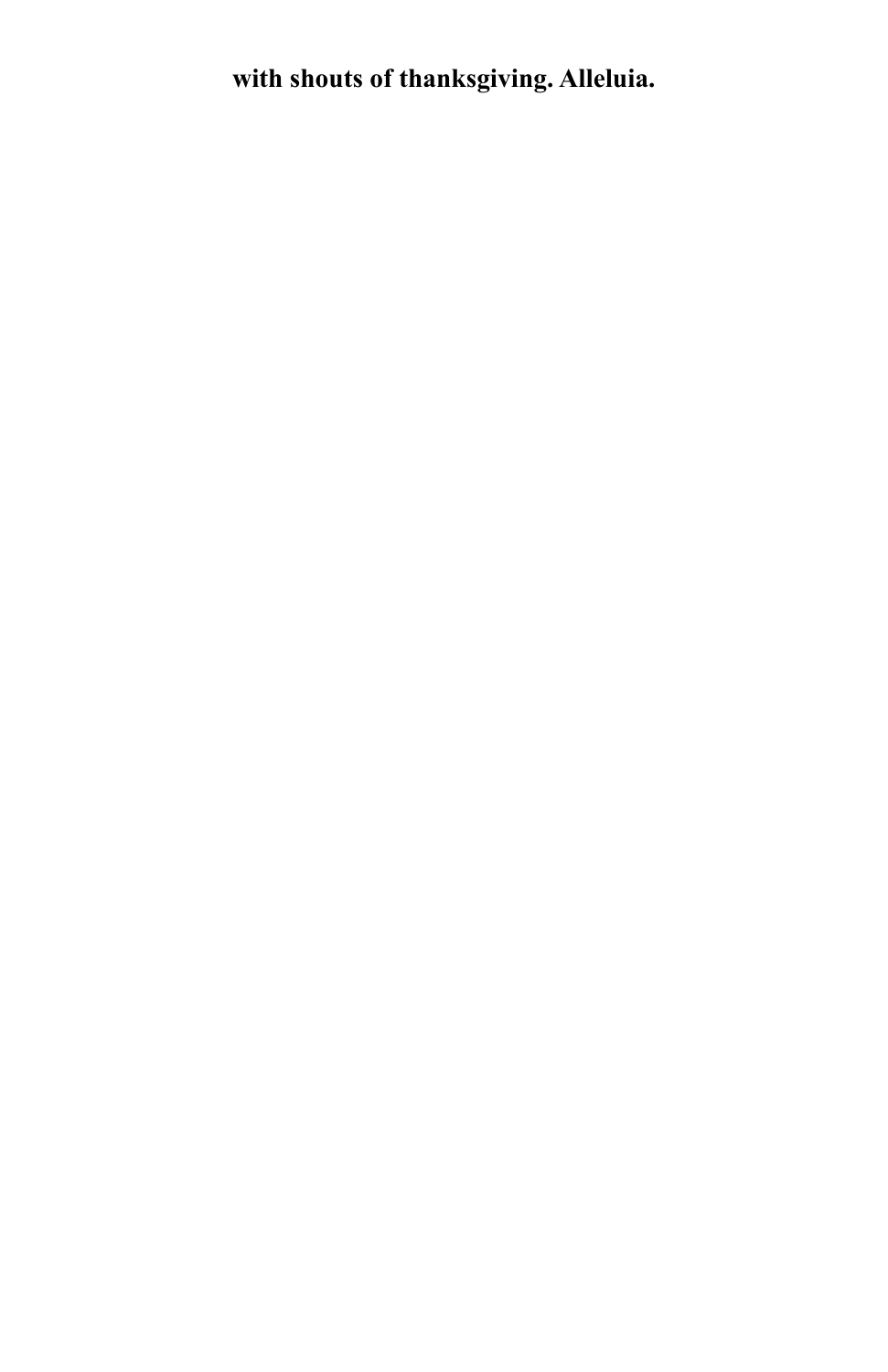## **Post-Communion Prayer**

P: Let us pray.

P: Almighty God, you provide the true bread from heaven, your Son, Jesus Christ our Lord. Grant that we who have received the Sacrament of his body and blood may abide in him and he in us, that we may be filled with the power of his endless life, now and forever.

## **C: Amen.**

## **Blessing**

P: Almighty God, Father, Son, and Holy Spirit, bless you now and forever.

## **C: Amen.**

## **Hymn # 780 "What a Fellowship, What a Joy Divine"**

**Dismissal** P: Go in peace. Share the good news.

## **C: Thanks be to God!**

## **Ringing of the Bell / Postlude**

**Pastor:** Rev. Roberta Pierce **Organist:** Jason Bousselot or Linda Whitman **Acolyte:** David Burke **Lector:** Eva and Rachel Burke **Communion Assistant:** David Burke **Usher:** Joe Morehead **Cleaners:** Jason Bousselot

## **Contact Information:**

**R e v . R o b e r t a**  (406) 478-9518 [prrmbp10@gmail.com](mailto:prrmbp10@gmail.com)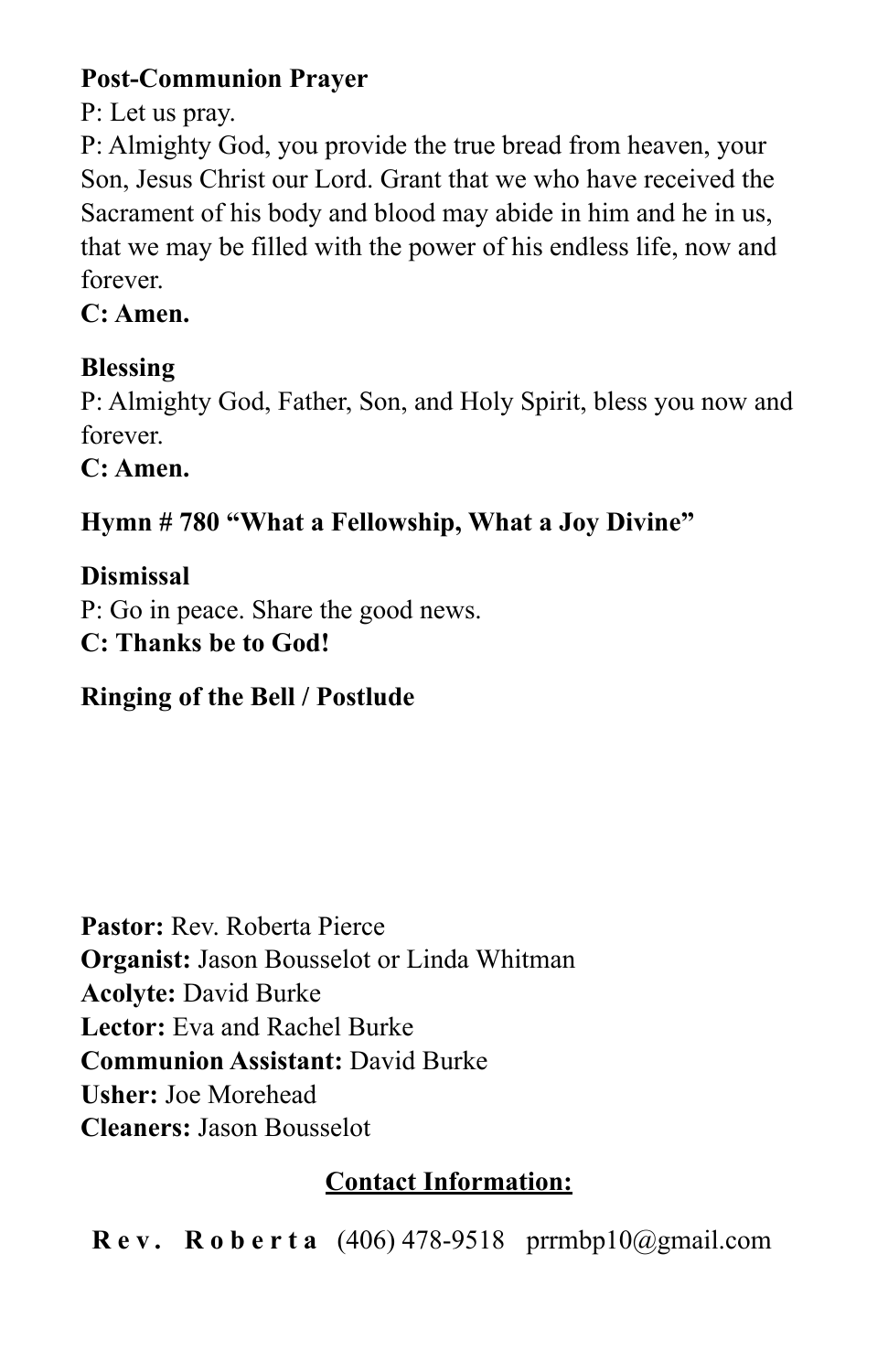| Church Office | $(563)$ 246-2622 clparish@fbcom.net |
|---------------|-------------------------------------|
| Website       | clparish.org                        |
| Facebook      | www.facebook.com/clparish1861       |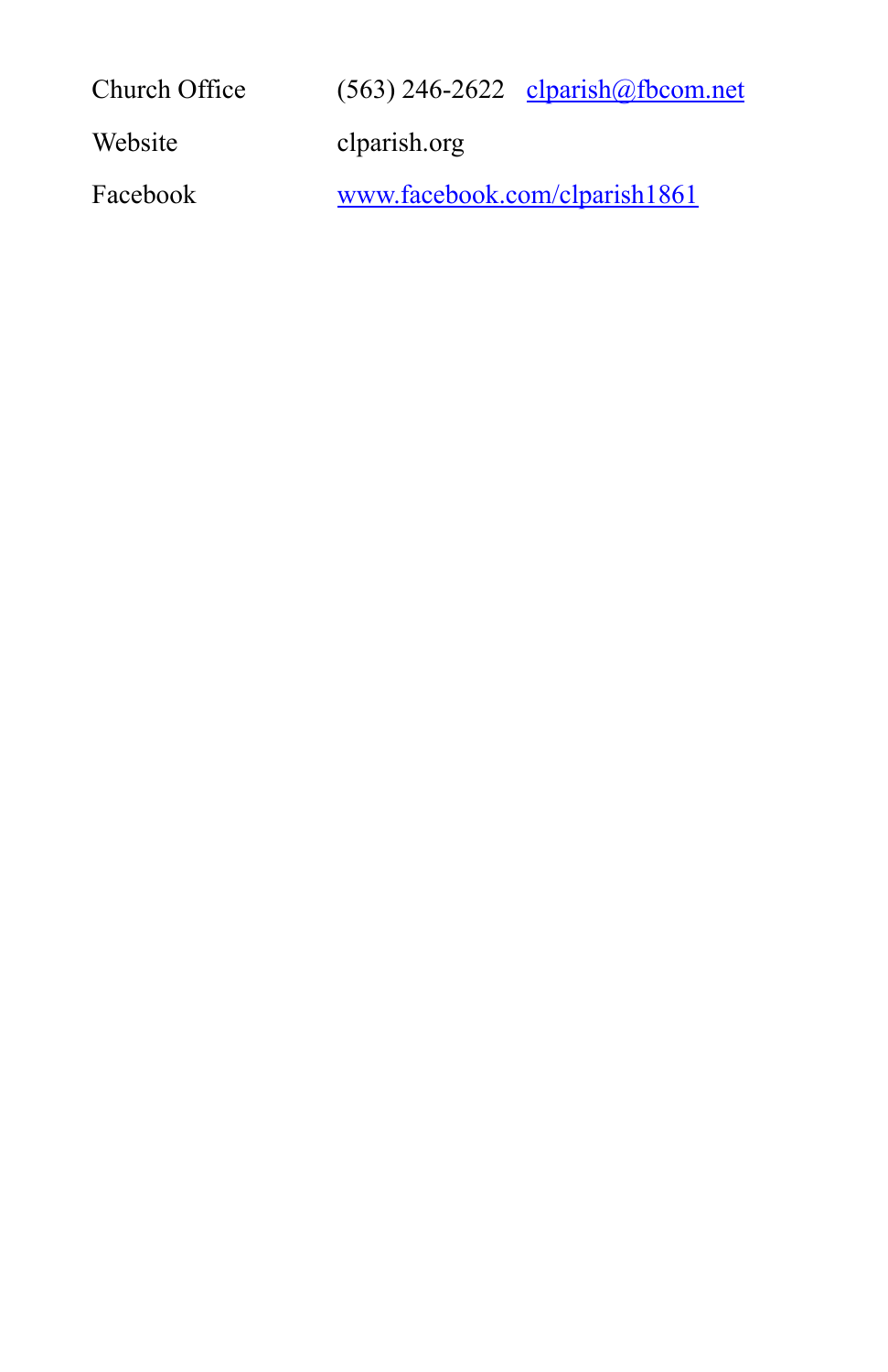#### **This Week At A Glance**

Sunday 9:30 am Worship service at Our Savior'sWorship service at Faith

**Those to keep in prayer:** the family of James Goddard (Heather Grau's father), Ruth Braet, Denise Balster, Heather Grau, Lucy Lee Petersen, Velma Jensen, Megan Mineck Wentland, Ryan Dick, Neil Mason, Tim Burke, Barb Johnson; the homebound: Betty Schau, Carol Christensen, Bus Seastrand, Rusty Porth, Hazel Richards, Ron Gasper, Norman Bousselot, Joan Shelton, and Myrna Kay Petersen; and those serving in the military.

The **noisy offering** will be collected today. The 2022 recipient will be ELCA World Hunger.

It is time to prepare for the **basket raffle** to support the community fundraiser on August 27th. Baskets, containers, and items to go in the baskets are needed. You may also give a monetary donation for supplies. Please contact Mary Timmerman or Andrea Shelton with any questions or if you are willing to volunteer to help that day.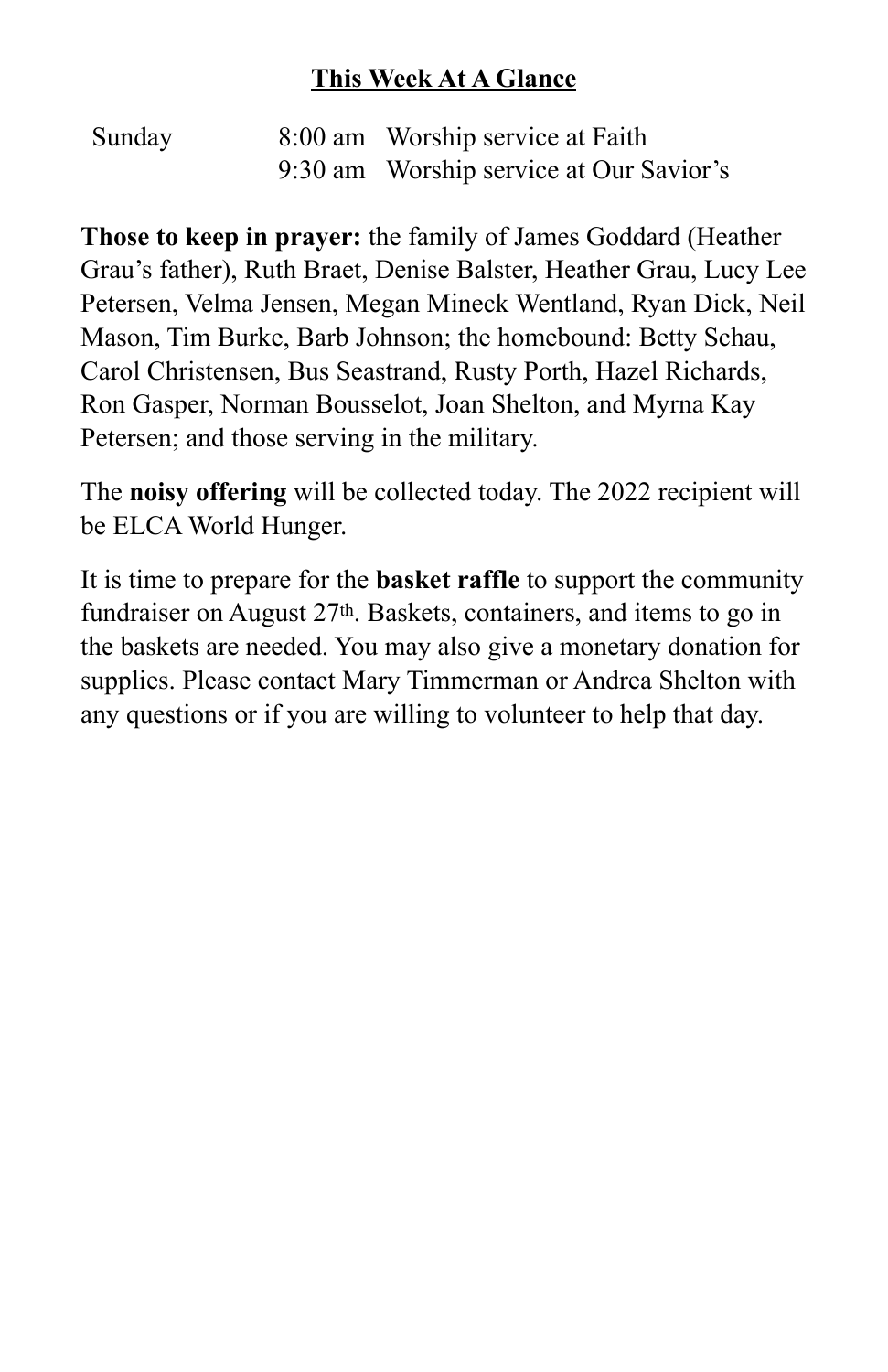# *The Defeat of the Demons*

*By William Barclay | www.bibleportal.com/commentary/chapter/william-barclay*

*Luke 8:26-39 They came in their voyage to the district of the Gerasenes, which is across the lake from Galilee. When Jesus had disembarked on the land there met him a man from the town who had demons. For a long time he had gone unclothed, and he did not stay in a house and fell down before him and shouted, "What have you and I to do with each other, Jesus, you Son of the Most High God? I beseech you--don't torture me!"--for Jesus had commanded the unclean spirit to come out of the man. For many a time it had snatched at him, and he was kept bound with chains and fetters, but when he was driven into the deserted places by the demons, he would burst the fetters. Jesus answered, "What is your name?" He said, "A regiment"--because many demons had entered into him, and they begged him not to order them to depart to the abyss. There was a herd of many pigs there, feeding on the mountainside. The demons asked him to allow them to go into them. He did so. So the demons came out of the man and into the pigs, and the herd rushed down the precipice into the lake and were drowned. When those who were in charge of them saw what had happened, they fled and brought the story to the town and to the countryside round about. They came out to see what had happened. They came to Jesus and found the man from whom the demons had gone out sitting there at Jesus' feet, clothed and in his senses--and they were afraid. Those who had seen what had happened told them how the demon-possessed man had been cured; and the whole crowd from the Gerasene countryside asked him to go away from them, because they were in the grip of a great fear. So he embarked on the ship and went away. The man from whom the demons had gone out begged to be allowed to go with him; but he sent him away. "Go back," he said, "to your home and tell the story of all that God did for you." So he went away and proclaimed throughout the whole town all that God had done for him.*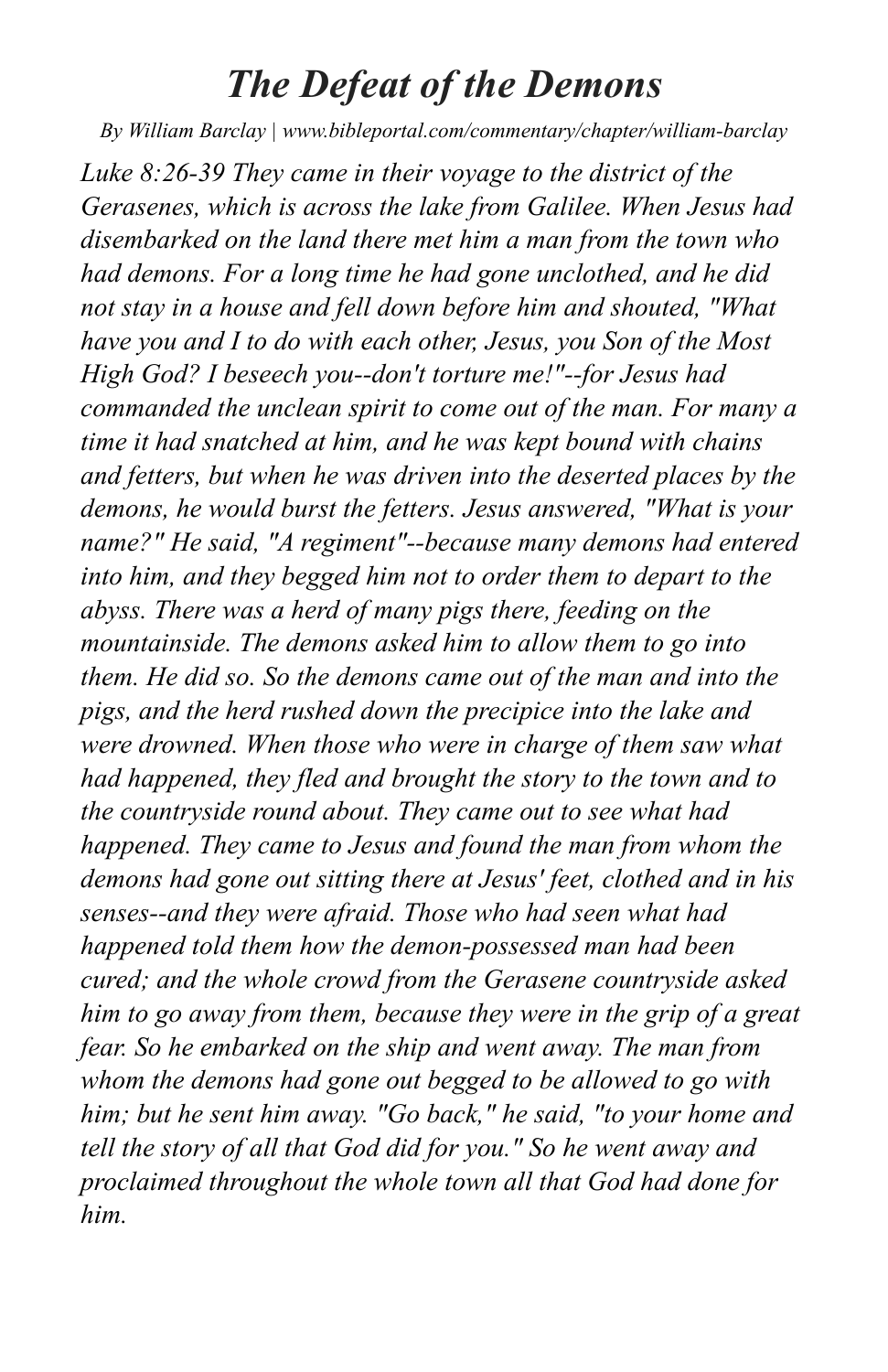We will never even begin to understand this story unless we realize that, whatever we think about the demons, they were intensely real to the people of Gerasa and to the man whose mind was deranged. This man was a case of violent insanity. He was too dangerous to live amongst men and he lived amidst the tombs, which were believed to be the home and the haunt of demons. We may well note the sheer courage of Jesus in dealing with him. The man had a maniacal strength which enabled him to snap his fetters. His fellow-men were so terrified of him that they would never try to do anything for him; but Jesus faced him calm and unafraid.

When Jesus asked the man his name, he answered, "Legion." A Roman legion was a regiment of 6,000 soldiers. Doubtless this man had seen a Roman legion on the march, and his poor, afflicted mind felt that there was not one demon but a whole regiment inside him. It may well be that the word haunted him because he had seen atrocities carried out by a Roman legion when he was a child. It is possible that it was the sight of such atrocities which left a scar upon his mind and ultimately sent him mad.

Far too much difficulty has been made out of the pigs. Jesus has been condemned for sending the demons into the innocent swine. That has been characterised as a cruel and immoral action. Again we must remember the intensity of the belief in demons. The man, thinking the demons were speaking through him, pleaded with Jesus not to send them into the abyss of hell to which they would be consigned in the final judgment. He would never have believed that he was cured unless he had visible demonstration. Nothing less than the visible departure of the demons would have convinced him.

Surely what happened was this. The herd of swine was feeding there on the mountain side. Jesus was exerting his power to cure what was a very stubborn case. Suddenly the man's wild shouts and screams disturbed the swine and they went dashing down the steep place into the sea in blind terror. "Look!" said Jesus, "Look! Your demons are gone!" Jesus had to find a way to get into the mind of this poor man; and in that way he found it.